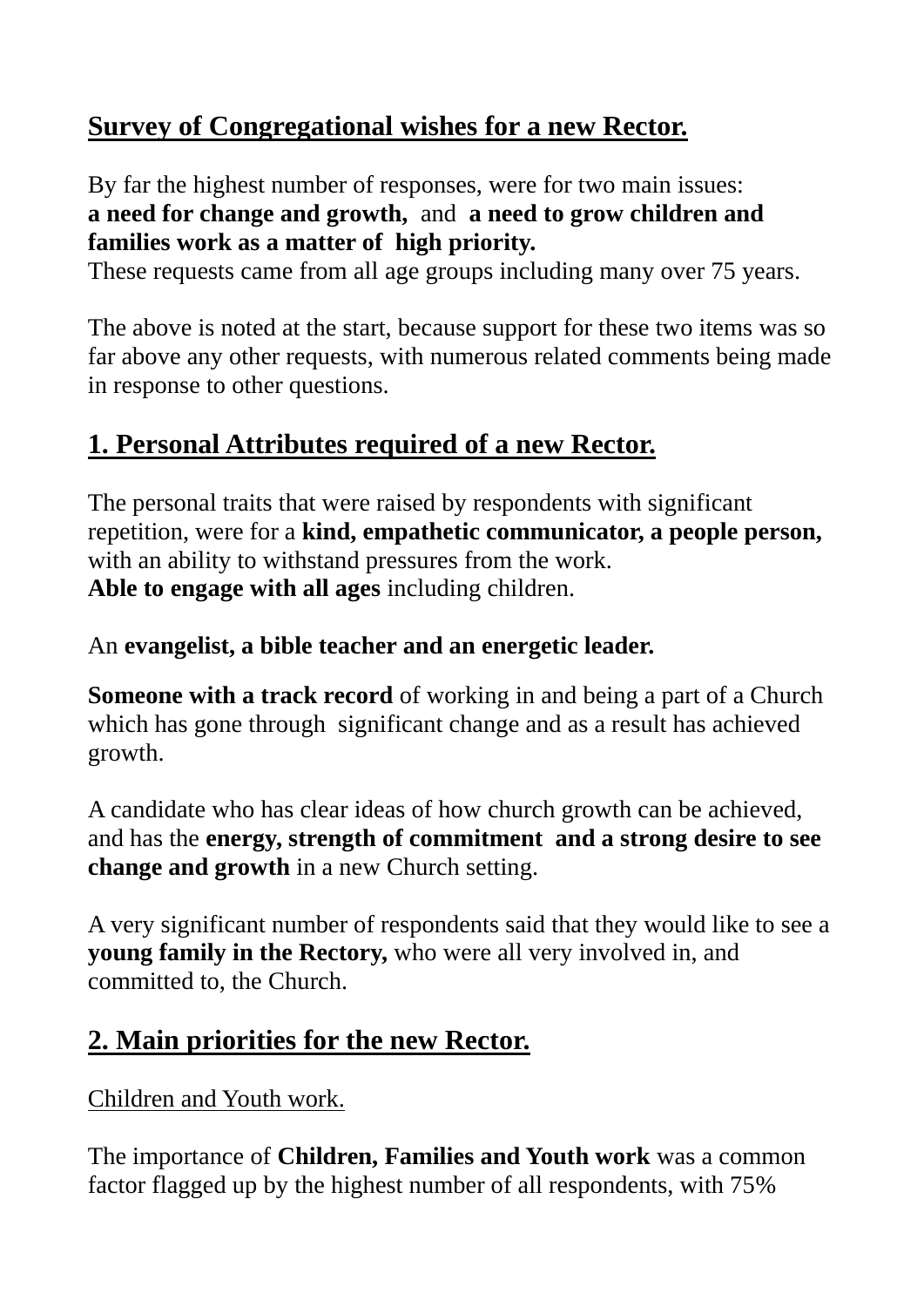highlighting the need to concentrate on this area in order to grow the Church.

#### Of this number, **well over three quarters specifically raised the need for the appointment of a full time Families worker** in achieving this aim.

One of the main changes sought was for a morning service aimed at families, the younger ages, and inclusive of those who may never, or only rarely, have attended Church.

A service with little formality, involvement of young people, relevant teaching and good lively music provided by youth groups, was raised by many respondents.

The requirement for an ongoing engagement with families who are relatively new to any form of Church based worship, was raised by some respondents, through afternoon services in the form of Messy Church or Families at 4.

The continuing engagement with schools and other youth organisations in the village was frequently mentioned by respondents.

There was a suggestion by some respondents that a form of sports clubs in line with other local Churches, could be set up.

### Music

Related suggestions included **services with music groups providing a mix of music types.** The involvement of teenagers in this music was often flagged up.

Services. Shorter, livelier, informal, family friendly were all words used.

#### **Groups**

There were a number of suggestions that social/friendship groups be set up following all Christening courses, and that House Groups for younger families were also established. Ongoing contact with couples married in the Church. Points made, groups lead to friendships and an opportunity to support and build on this.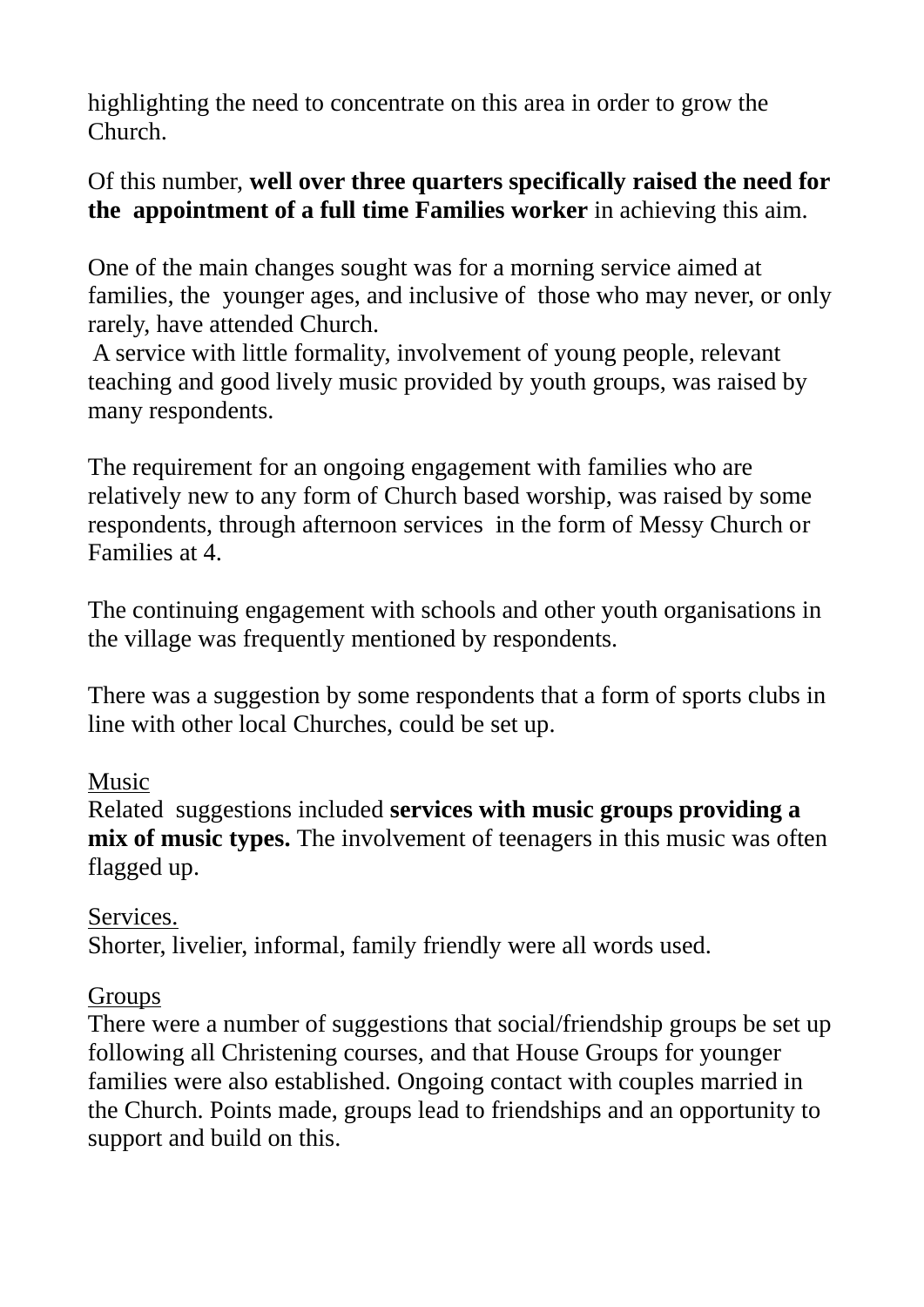# **3.Other Actions for consideration by the new Rector.**

### Services.

Responses have shown a **desire for change, circa 70% of respondents** flagged this factor up.

**This was often related to making** services more "relevant" to families, children, life today, and those who may be new to Church events and services. It was also a stated preference for a very significant number of the respondents themselves.

These comments were asking for services with a great deal less formality, that were able to be understood by all, including newer attendees, and longer term participants, It is worthy of note that some of the respondents asking for these changes have been attending services spasmodically for years, and others in this comment category, regularly for far longer.

Included in this area of comment, were requests for **fewer communion services** at the 10am Sunday service, "**more teaching", "livelier uplifting hymns", "shorter prayers", and "shorter services,"** saying these were more in line with the needs of families and new comers to Church based worship needs, as well as their own preference. These comments came from all age groups, from younger groups to the very oldest.

There were a significant number of requests for **less liturgy,** the status quo being described by a wide range of respondents and ages to be "repetitive", "incomprehensible," a "foreign language to those who have not grown up with it," and taking up time that they would prefer for teaching.

Out of the respondents who flagged up a wish for a more modern service on a Sunday morning, a number raised the possibility of retaining the early traditional service on a Sunday morning, with the later service being contemporary, serving younger, newer to the Church, or seekers to the faith, with less formality, simple Bible teaching and with a relevance to the life of young families, and using modern hymns and music.

There was an acknowledgement across many responses which recognized the opposing needs of a formal service for some, and a contemporary